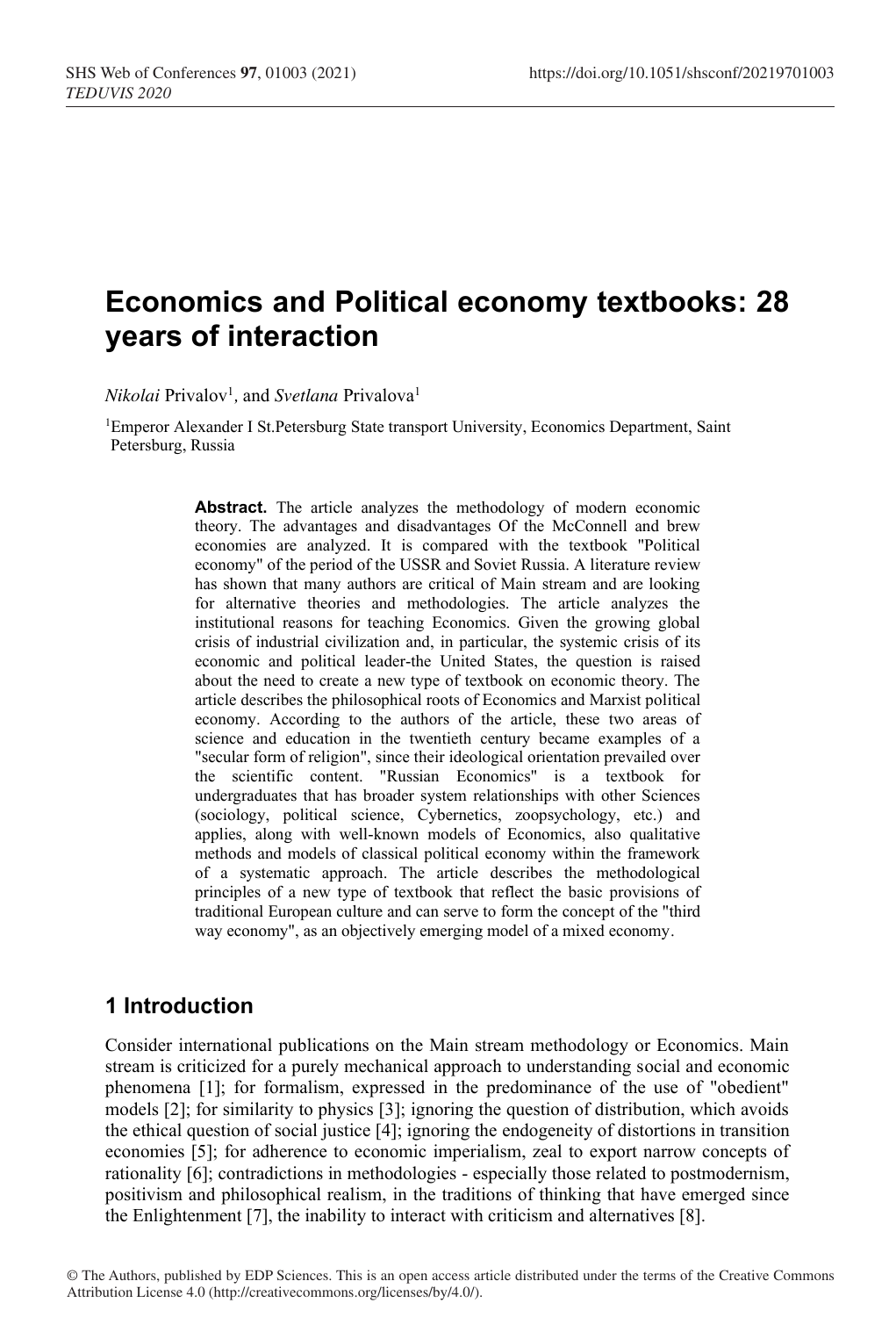Only a pluralistic economy is scientifically rigorous, honest and fruitful, according to S. Kesting [9].

The article by M. Huhn takes a fresh look at two essays by Adam Smith , who explains his social constructivist philosophy of science, i.e. proclaims the need for moral behavior and humility in a socially developed individual [10].

R. Kapeliushnikov discusses several embodiments of the basic axiom of liberalism - Homo oeconomicus: the traditional ("narrow") version, the extended (Becker) version, in behavioral Economics, neuroeconomics, and genoeconomics [11].

In search of a methodology that is adequate to the new economic reality, the authors turn to various methodologies that are alternative to the Main stream [12].

In particular, it is proposed to pay more attention to qualitative methods [13], to search for methods at the intersection of Economics and other Sciences - the theory of cultural dimensions of Hofstede [14], marketing, management, statistics and mathematics [15], sociology [16], institutional sociology [17], metaphysics of Economics [18], ethics (by returning to the pyramid of corporate social responsibility of Carroll) [19] and others [20, 21], in particular, using agent-oriented models [22].

A possible synthesis of behavioral and neoclassical Economics is investigated, the nature of which is clearly behavioral [23].

A. Sindzingre tries to determine the differences between the Main stream methodology and "unorthodox" Economics, including in the works of other authors [24].

At the same time, there are questions of an adequate combination of various disciplines, justification of normative values necessary for sustainable development [25].

Many authors consider the methodology, theory and model alternative to the Main stream - AV-Stryi school of Economics [26]; "an auxiliary compound" modeling-based advances in computational trust management [27]; the old institutionalism in the form of historical, discursive and constructivist institutionalism, which, according to Vladimir Yefimov, is a Slu-live frame of social theory [28]; the theory of institutional balance as alternative micro-economic equilibrium [29]; the concept of "economy of learning", articulated by Bengt-ake Lundvall [30]; the system dynamics approach recommended by Kornai in 1971 (with its negation of the preference for the equilibrium state) [31]; geoeconomics [32].

Given that a significant part of economic phenomena reacts to a non-linear cause-andeffect relationship, interactions are proposed to be considered not at the micro-or macrolevel, but at the meso-level. It is not desirable to isolate them from the environment, but they can be considered using simulation models [33].

Modern behavioral randomized controlled trials ignore the context and compositional effects and reflect the biases of those who conduct the assessment [34,35,36]. The results of studies are distorted due to the application of the principle of methodological individualism [37]. Therefore, in particular, cognitive science can improve the explanatory and predictive qualities of behavioral economic theories [38]. In the post-industrial phase of development, the moral dimension is reinforced by the knowledge-based economy, sustainability, and further development of the theory of corporate social responsibility [39].

It is necessary to take into account the achievements of the history of economic thought [40], in particular, the analysis of Weber and Schumpeter in the field of economic sociology [41].

Crisis processes (and attempts at compromise solutions) are now observed in neoinstitutional and evolutionary theories. In particular, evolutionists intend to find unity with Neoclassicism by supplementing it with evolutionary thinking. D. Frolov sees the reasons for the crisis in the exhaustion of the potential of the neo-Darwinian paradigm as a source of analogies for studying economic and social evolution [42].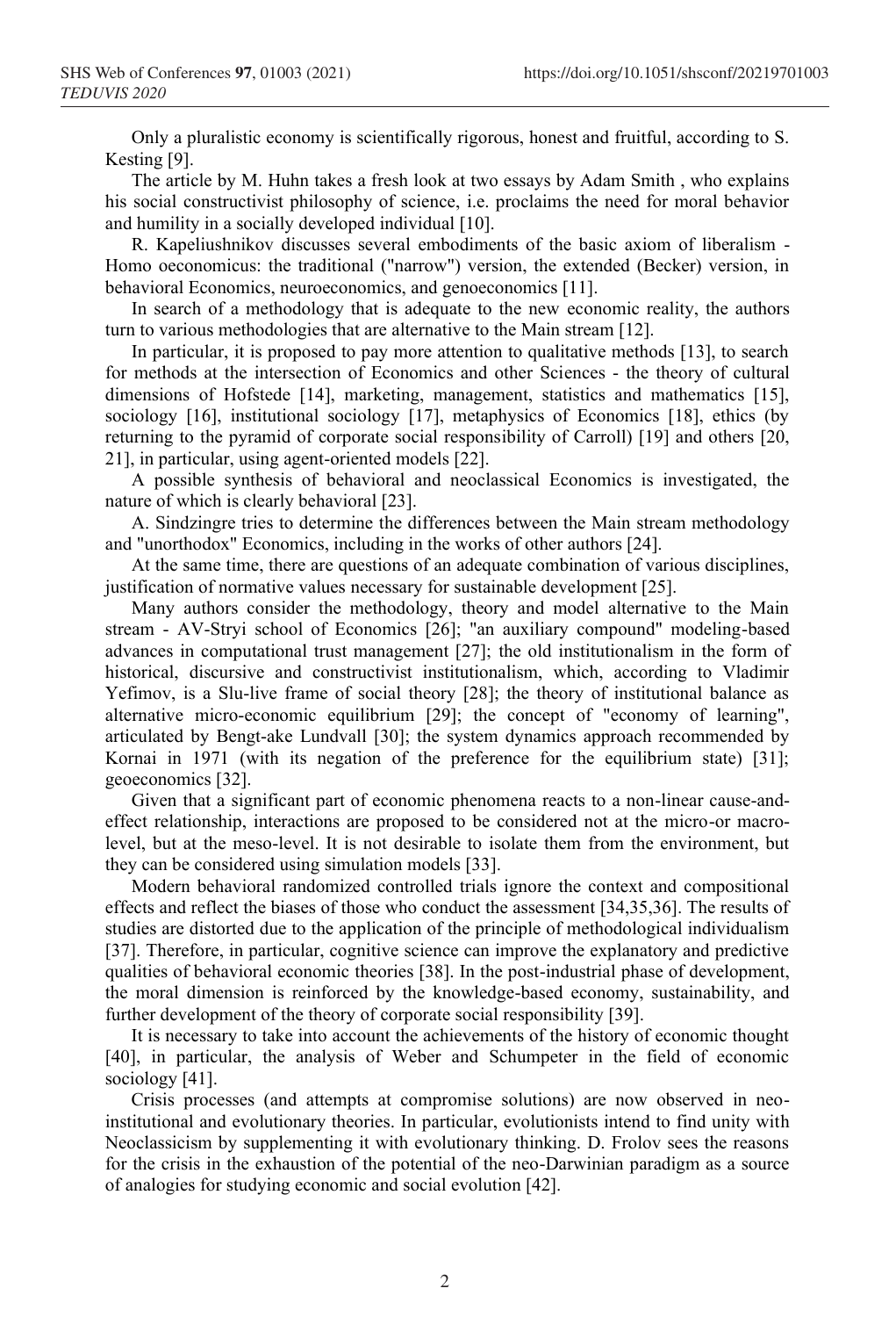In General, it is necessary to form a new economic paradigm at the intersection of Sciences [43]. Therefore, we propose: the paradigm of ethicological value creation [44], "eclectic paradigm" based on the new institutional economy [45].

The importance of ecological Economics is proclaimed [46, 47], which can contribute to sustainable development, structural efficiency and compatibility of the biosphere and the new digital world, social justice with a General reduction in the anthropogenic load on the biosphere [48].

Some authors recognize that the mainstream economy has already become more interdisciplinary [49]. Thus, J. Jhun found significant parallels between economic methodology and thermodynamics [50].

R. Kapeliushnikov expressed a pessimistic assessment that there is no triumph or crisis in modern Economics. The period of great theoretical ideas for it seems to have ended, as a new atheistic tendency is growing in it [51].

Few authors defend traditional principles and methods of Economics: they note a noticeable increase in quantitative research among economic historians over the past few years [52]. G. Soldatos and E. Varelas point out the importance of preserving the institutional nature of capitalism as a free enterprise and competitive system under government in the service of the private sector [53].

Still, many are critical of the Mainstream.

Socio-economic analysis uses significantly less formalism than Mainstream. Five different formal approaches are discussed regarding their adequacy for socio-economic analysis: matrix approach to social structure, institutional analysis and development structure, system dynamics, (evolutionary) game theory, and agent-based computational modeling [54].

By research G.Racko, studying the Mainstream of Economics leads students to an increase in the value of hedonism and power, and a decrease in the importance of purposefulness and universalism [55]. S. Puehringer and L. Baeuerle received empirical evidence of a loss of interest in the study of Economics, a lack of real orientation in economic education. They suggest applying a qualitative methodology and focusing on the student perspective of economic education [56], taking into account issues of ethics, moral reasoning, and social interactions [57, 58], since the nature of a human being is kindness, cooperation, and sharing [59]. Undermining the authority of Orthodox Economics makes it possible to include socio-economic ideas in the Business school curriculum [60, 61].

Few authors write about Marxist theory. For example, the author describes the thoughts of the philosopher Kornelius Castoriadis about economic methodology in the neoclassical and Marxist traditions, which he subjected to constructive criticism [62]. Oktay Mamedov raises the question of defining an "elementary particle" of Economics [63], similar to how Marx highlighted the significance of a commodity. He also analyzes the micro - and macro - levels of the economy and concludes that it is necessary to leave the positivist paradigm, which does not make a fundamental development between them [64]. In the article "the Third life" of political economy. Working..." he, being the coordinator of the International Association of political economy of the CIS and Baltic countries, describes the discussions at the second Congress of the Association in May 2015. The Congress noted that the education system in Russia in the post-Soviet period rightly turned away from the dogmatically contested "quasi-political economy", but this led to systemic "costs" for all social Sciences in Russia [65].

The article by R. Westra introduces the work of Roy Bhaskar in the UNO-Sekin tradition of Japanese Marxism [66]. Marxist political economy has significant methodological potential [67], since it is based on "dialectical historical materialism" [68]. A. Siqueira offers an explanation of the stable tradition of deduction and empirical realism in economics from a Marxist point of view [69]. E. Cheng suggests synthesizing the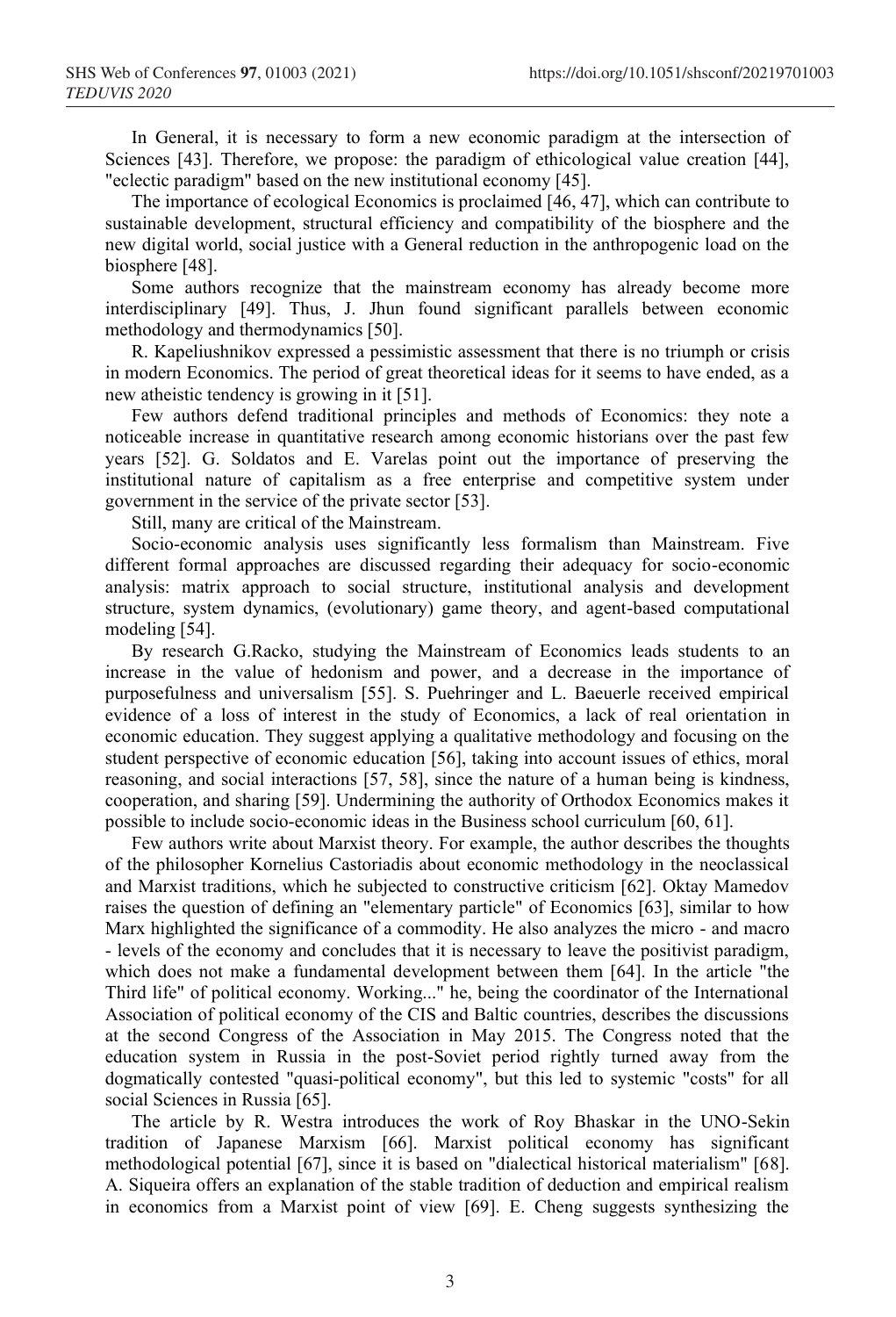methodology of Karl Marx and economics, creating an economic theory of five main components: ultramicroeconomics, microeconomics, mesoeconomics, macroeconomics, and the world economy [70].

#### **2 Methods and materials**

When obtaining research results, we mainly used a systematic approach, methods of scientific abstraction, formal logic, dialectical-theoretical methods, the method of institutional analysis, and other economic methods.

# **3 Research result**

Discussions about the possibility of combining classical political economy and marginalism, which is the basis of Economics, in Russia began in the early twentieth century. In 1890, M. Tugan-Baranovsky wrote that the doctrine of marginal utility not only does not refute the theory of D. Ricardo and K. Marx, but that, "on the contrary, this theory, correctly understood, constitutes an unexpected confirmation of the doctrine of the value of these economists." Later, he formulated a law according to which the marginal utility of freely reproducible economic goods is proportional to their labor costs. This poly-economic formula became the basis of many studies of Russian mathematical economists (A. L. Lurie, N. A. Stolyarov, V. K. Dmitriev), and then was accepted by foreign researchers [71. P.191-192].

Already in the 90s of the XX century, simultaneously with the growth of market reforms in Russia, their criticism began, and accordingly, attempts to revive the old ideology in university teaching. One group of scientists who tried to revive Soviet political economy is the Tsagolov school, named after N. A. Tsagolov, author of the main Soviet textbook on political economy [72. P.106-114]. They critically evaluate Economics, offering to supplement it with political economy and revive the corresponding departments of A. A. Buzgalin [73], M. A. Korobeynikov [74].

S. V. Braginsky and Ya. A. Pevsner in their monograph in 1991 conducted a comparative analysis of classical political economy and neoclassical theory, finding they have a lot in common. For example, they consider that the theories of labor value and marginal utility are united by a more general neoclassical theory of equilibrium [75. P. 79].

In 2008, MSU published a collection on "Capital" and Economics. It contains the materials of the "round table", which worked during 1994-1997. The authors compare the common features and differences between Capital and Economics (both as a textbook and as a neoclassical direction in general). At the same time, V. V. Radaev [76], A. I. Moskovsky [77], N. M. Rozanova [78], K. A. Hubiev [79], T. A. Agapova [80], A.V. Sorokin [81] admit the possibility of their synthesis. The latter, for example, sees the possibility of convergence of Marx's theory as a fundamental science and Economics as an applied one on the basis of creating a "new theory of costs". Chekanskaya calls Economics a modern stage in the development of political economy, in fact, denying Marx's theory a place in its proposed structure of teaching economic theory at the Economics Department of Moscow state University [82].

Yu. V. Taranukha admits the possibility of only creating a third type of textbook, calling attempts to simply combine them "eclectic" [83]. Z. A. Grandberg rejects "fragmentary use of certain provisions of Marx's economic theory" in the general course of economic theory, where the course is based on Economics, believing that this distorts the true content of Marxist theory [84].V. A. Frolov recognizes the fact of the synthesis, but condemns it as erroneous [85].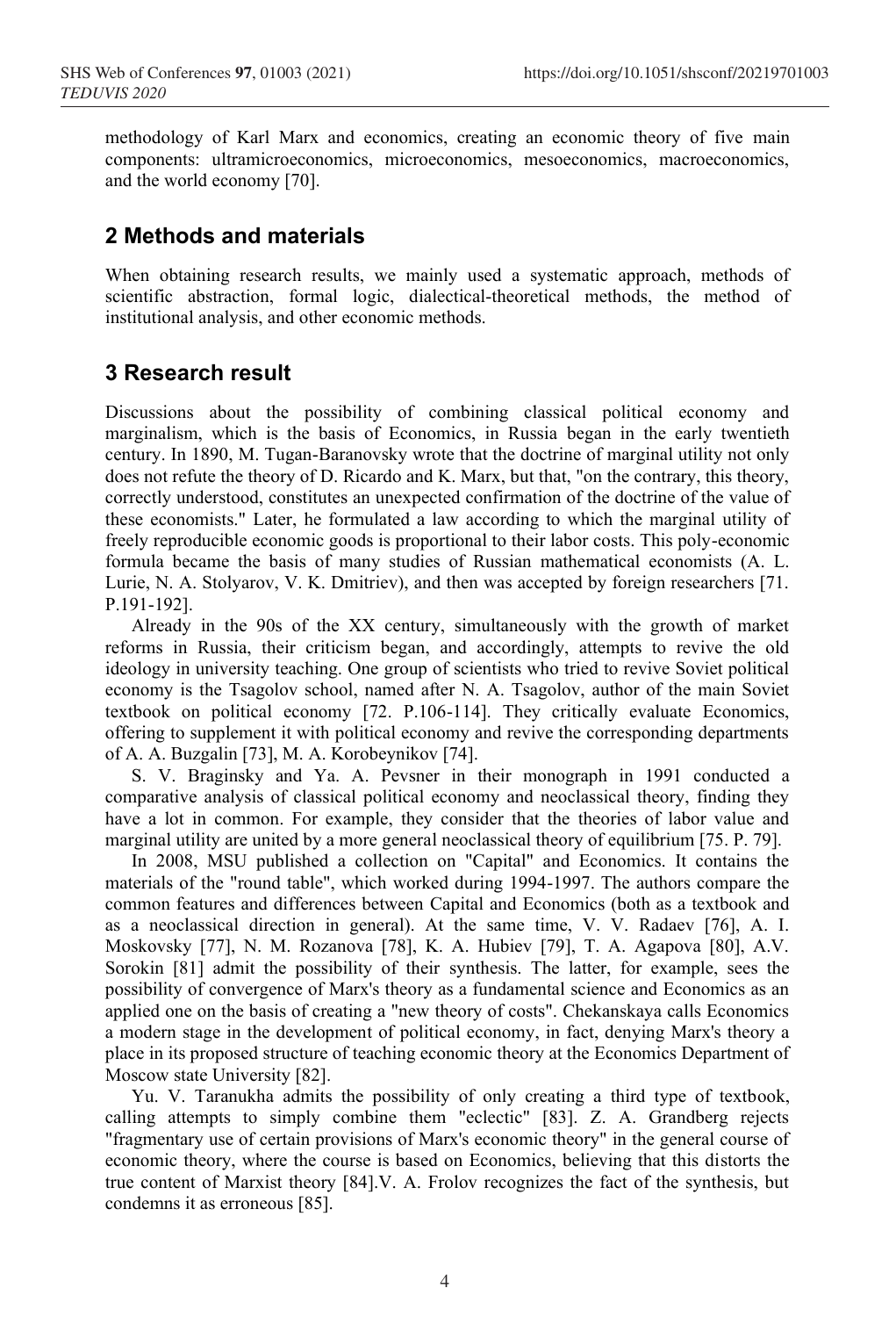In 2003, one of the issues of the journal "Questions of Economics" was almost entirely devoted to the discussion of the need to change the paradigm in the development of economic science. For example, L. Abalkin's article differs in its deep analysis [86].

The participants of the international conference "Political economy: reactualization of the classics and a new theory of social and economic development" in April 2010 in Moscow also noted the need to supplement the Economics with political economy [87].

V. M. Efimov argues about the crisis of modern economic science and believes that only institutionalism from the three directions of economic theory (classicism and Neoclassicism, Marxism and institutionalism) is not politically motivated [88].

In practice, in the early 90's in Russia, textbooks and manuals began to appear that combine Marxist positions and Economics to varying degrees: edited By V. V. Radaev [89], edited by A.V. Sidorovich and F. M. Volkov [90], textbook by V. D. Kamaev [91] and others.

#### *Characteristics of Marxist political economy.*

In the early 90-ies of the XX century, the world's most widely used textbook on economic theory was published in Russia for the first time. The creator of this type of textbook, Paul Samuelson, in his theory of "neoclassical synthesis", tried to combine the then prevailing theories of Keynesianism and Neoclassicism in the West [92, P. 274].

This was the time of the "Golden age" of capitalism, when the United States emerged from world war II with minimal losses and became the world's economic leader. With the creation of television and satellite communications, the promotion of the American way of life has become global. And now there was a popular textbook that began to promote the American way of life in the economy around the world.

The breakthrough into the educational space of the former socialist countries of Economics and other Western educational courses and textbooks was an ideological victory for capitalism. Thus, in Russia, the radical rejection of teaching the Marxist course of "Political economy" that existed all the years of Soviet power was carried out.

Political economy, which became a dogma and performed a political and ideological educational function rather than a scientific one in the XX century, had a number of significant shortcomings that objectively predetermined its fate at the stage of transition to a legal market economy:

-it lost the dialectical method, which was one of the main advantages of the theory of Karl Marx, since its main provisions, which were valid for the time of writing "Capital" (first of all, the existence of cruel exploitation of wage workers by the owners of capital), but lost their adequacy to the real situation in the early XX century, were preserved as a religious dogma. The need for creative development of Marxist economic science in relation to the new situation was ignored by the party leadership.

Similarly, the theories of "scientific communism" and Marxist-Leninist philosophy were based on the dogmas of "Capital", which reflected the conditions of pre-monopoly capitalism, as well as revisionist models of the social structure of V. Lenin and I. Stalin. Social science under socialism as a whole has lost its characteristic works of Karl Marx and F. Engels' dialectics and materialism. Dialectics was replaced by dogmatics, and materialism-voluntarism in the views of society and the role of the subjective factor in history;

- political economy was strictly limited by the framework of "economic determinism", which did not allow it to use the then existing achievements in sociology, psychology, Cybernetics, etc.;

-at the same time, the Stalinist-Leninist political economy did not sufficiently take into account the same fundamental principle – the principle of "economic determinism", which was violated by the introduction of Lenin's theory of the socialist revolution into Marxist science. Marxist principle of primary economic development (basis) in relation to the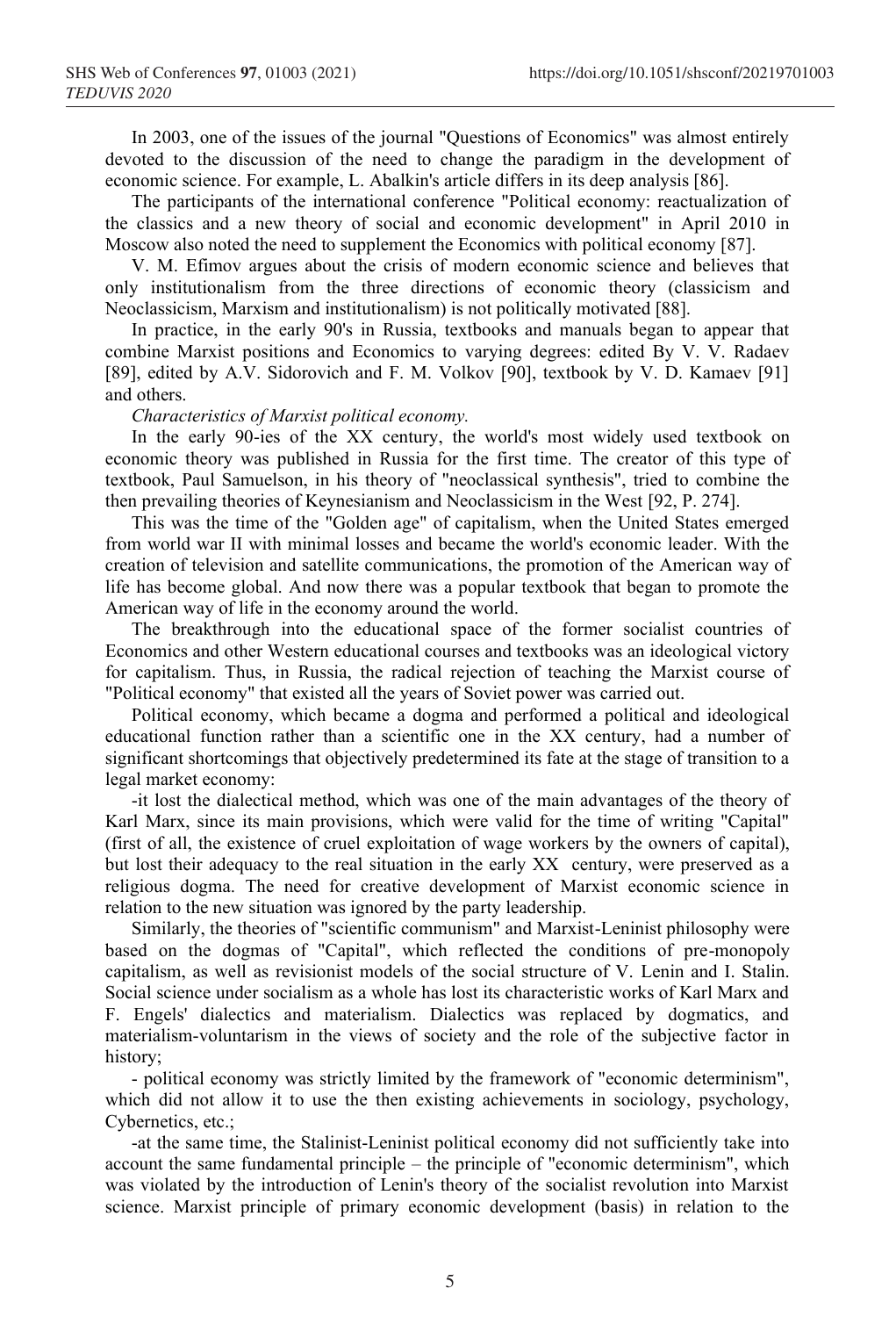political superstructure in practice in Russia, it was replaced by the thesis that, allegedly, due to the prevailing circumstances (Russia is the weakest link in the chain of world imperialism), a group of armed revolutionaries can take political power into their own hands in order to "tighten" the underdeveloped (feudal) basis in Russia to a socialist superstructure. It is known that the Mensheviks, led by the oldest Marxist in Russia, G. Plekhanov, opposed this revision of Marxism and the October revolution committed by the Bolsheviks. They rightly judged that it is impossible to switch to socialism in Russia without a developed market and capitalist system, which was confirmed by the collapse of the socialist economy during perestroika.

Political economy was too politicized to the detriment of economic content. Moreover, it is one-sided politicized-with an exclusively Communist (Bolshevik) orientation.

*Characteristic of Economics.*

Subjective factors in the transition to teaching in universities and implementing the principles of Economics in practice were the defeat in September 1991 of the State Committee for emergency situations, the collapse of the USSR, the dissolution of the CPSU and the coming to power in Russia of the government of young reformers – supporters of market methods (E. Gaidar, G. Yavlinsky, A. Chubais, etc.).

To date, the practice of teaching Economics and conducting market reforms in Russia has firsthand revealed the advantages and disadvantages of the Orthodox economic theory "Mainstream economics" that underlies them. The main methodological features of Economics and political economy are presented in the Table 1.

|                                                                      | <b>Economics</b>                                                   | <b>Marxist political</b>                                                          | «Russian Economics»                                                                                                                                                      |
|----------------------------------------------------------------------|--------------------------------------------------------------------|-----------------------------------------------------------------------------------|--------------------------------------------------------------------------------------------------------------------------------------------------------------------------|
| <b>General scientific</b>                                            |                                                                    | economy                                                                           |                                                                                                                                                                          |
| principles                                                           |                                                                    |                                                                                   |                                                                                                                                                                          |
| Attitude to the main<br>question of philosophy                       | In theory-ignoring, in<br>practice-subjective idealism             | In theory-materialism,<br>in practice-subjective<br>idealism                      | dualism                                                                                                                                                                  |
| In the understanding of<br>man (the<br>anthropological<br>principle) | Homo oeconomicus (a<br>socio-biological entity<br>aimed at profit) | Collectivist<br>(a social being is a<br>product of historical<br>development)     | Socio-spiritual-biological<br>being                                                                                                                                      |
| Relationship with<br>nature                                          | Nature is a source of<br>resources for the economy                 | Nature is a source of<br>resources for the<br>economy                             | Man and society are natural<br>parts of the natural system<br>that must exist in certain<br>niches and unbroken<br>equilibrium connections with<br>other natural objects |
| Recognition of the<br>objectivity of the laws<br>of nature           | The recognition in practice<br>of the laws functional<br>character | The desire to explain<br>natural laws through<br>subjective Marxist<br>philosophy | Recognition of laws that<br>operate objectively                                                                                                                          |
| Recognized type of<br>determinism in the<br>development of society   | Technical, economic and<br>geographical                            | Technical and<br>economic                                                         | providentialism                                                                                                                                                          |
| Attitude to the positivist<br>paradigm                               | recognition                                                        | Actual recognition in<br>practice                                                 | Recognition as a certain<br>stage in the development of<br>European-type science.<br>Negation in the present<br>existing conditions                                      |
| Object of research                                                   | Sphere of economic<br>(market) activity of people                  | The sphere of<br>economic (including<br>market) the activities<br>of people       | The sphere of economic<br>(including market) the<br>activities of people                                                                                                 |
| Subject of research                                                  | Behavior of people in the                                          | Production relations                                                              | Socio-spiritual and economic                                                                                                                                             |

**Table 1.** The main features of the methodological system Economics, Marxist political economy and «Russian Economics».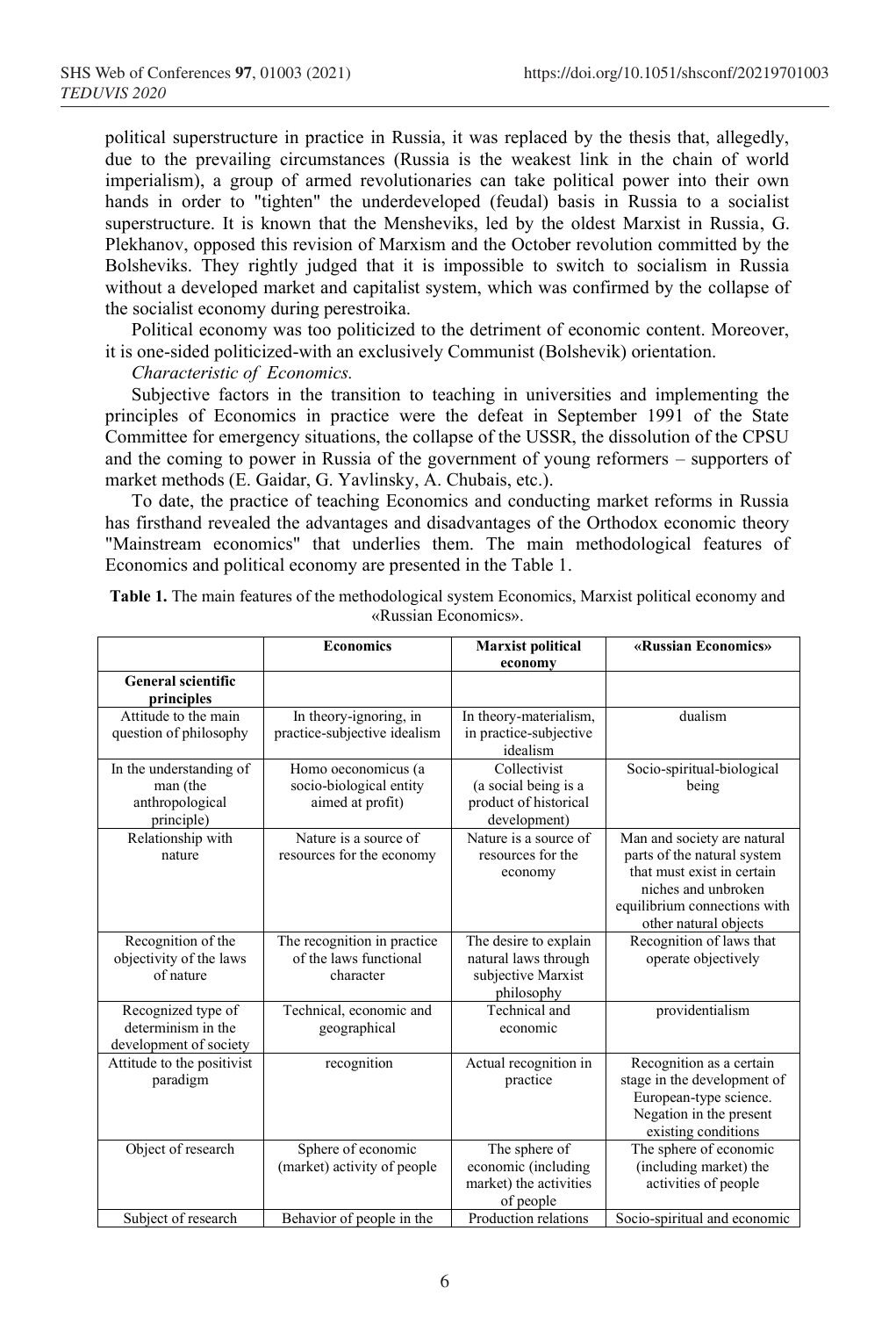|                                                                                 | process of production,<br>exchange and consumption<br>of goods in a world of<br>limited resources; the<br>market sphere as a whole               | between capitalist and<br>socialist modes of<br>production                                                                     | relations between people in<br>the economic sphere                                                                                                                                                                                                                  |
|---------------------------------------------------------------------------------|--------------------------------------------------------------------------------------------------------------------------------------------------|--------------------------------------------------------------------------------------------------------------------------------|---------------------------------------------------------------------------------------------------------------------------------------------------------------------------------------------------------------------------------------------------------------------|
| Epistemological roots                                                           | Ideology of Protestantism,<br>Judaism, dialectics, English<br>classical political economy,<br>mercantilism, ideas of the<br>French Enlightenment | English classical<br>political economy,<br>German classical<br>philosophy, French<br>utopian socialism                         | Teachings of world<br>religions, Thomism,<br>traditional culture, dialectics,<br>structural and functional<br>analysis, institutionalism,<br>practice of public self-<br>government, social<br>partnership, Economics of<br>the non-profit sector,<br>zoopsychology |
| Methods of proof                                                                | The practice of market<br>competition, mathematical,<br>falsificationism K.Popper,<br>political expediency                                       | Practice – criterion of<br>truth, a reference to<br>the authority of the<br>political expediency                               | Practice-criterion of truth,<br>other recognized scientific<br>methods, reference to<br>spiritual authority, system<br>logic, compliance with<br>accepted morality                                                                                                  |
| <b>General economic</b><br>principles                                           |                                                                                                                                                  |                                                                                                                                |                                                                                                                                                                                                                                                                     |
| Recognition of a<br>positive and normative<br>economy                           | Both positive and<br>normative economy are<br>recognized                                                                                         | The normative<br>economy is<br>recognized first and<br>foremost                                                                | The normative economy is<br>recognized first and<br>foremost                                                                                                                                                                                                        |
| Attitude to<br>methodological<br>individualism                                  | Confession                                                                                                                                       | Negation, instead of<br>it-holism                                                                                              | Denial. Recognition of<br>holism as an important<br>principle of personality<br>formation along with the<br>influence of biological<br>nature and spiritual forces                                                                                                  |
| Attitude to the market                                                          | Recognition of the market<br>as an ideal economic<br>mechanism                                                                                   | Denial of the market<br>under socialism,<br>ideal-planned<br>economy                                                           | Recognition of the market as<br>a limited form of economic<br>mechanism requiring public<br>regulation                                                                                                                                                              |
| Which phase of the<br>reproductive cycle is<br>considered the main one          | The sphere of exchange<br>(the market)                                                                                                           | production                                                                                                                     | All phases are necessary and<br>equal                                                                                                                                                                                                                               |
| Attitude to the state                                                           | State-night watchman                                                                                                                             | Dictatorship of the<br>proletariat, ideally-<br>stateless communism                                                            | Objectivity and necessity of<br>state administration under<br>the control of civil society                                                                                                                                                                          |
| Attitude to competition                                                         | Competition in the pursuit<br>of profit is the main means<br>of economic development                                                             | Competition in the<br>economy is possible<br>only on the world<br>market                                                       | Competition in the economy<br>is one of the forms of<br>competition inherent in<br>nature and society, which<br>needs social regulation                                                                                                                             |
| Attitude to economic<br>growth                                                  | economic growth is the<br>main goal of the economy                                                                                               | economic growth is<br>the main economic<br>means of moving<br>towards communism                                                | economic growth is useful,<br>but may be limited by<br>humanitarian factors                                                                                                                                                                                         |
| Ability to take into<br>account the<br>achievements of not<br>economic Sciences | The achievements of<br>mathematics, psychology,<br>management, Cybernetics,<br>and sociology are taken into<br>account                           | The achievements of<br>mathematics, control<br>theory, partially<br>physics and biology<br>are taken into account              | The achievements of various<br>social and exact Sciences are<br>taken into account in the<br>framework of a systematic<br>approach                                                                                                                                  |
| Criteria for economic<br>efficiency                                             | Income, profit, profitability,<br>etc. at the micro level,<br>quality of life                                                                    | Economic and<br>political power of the<br>state, the degree of<br>approximation to the<br>ideals of socialism<br>and communism | Preservation of life, health,<br>including spiritual, of people                                                                                                                                                                                                     |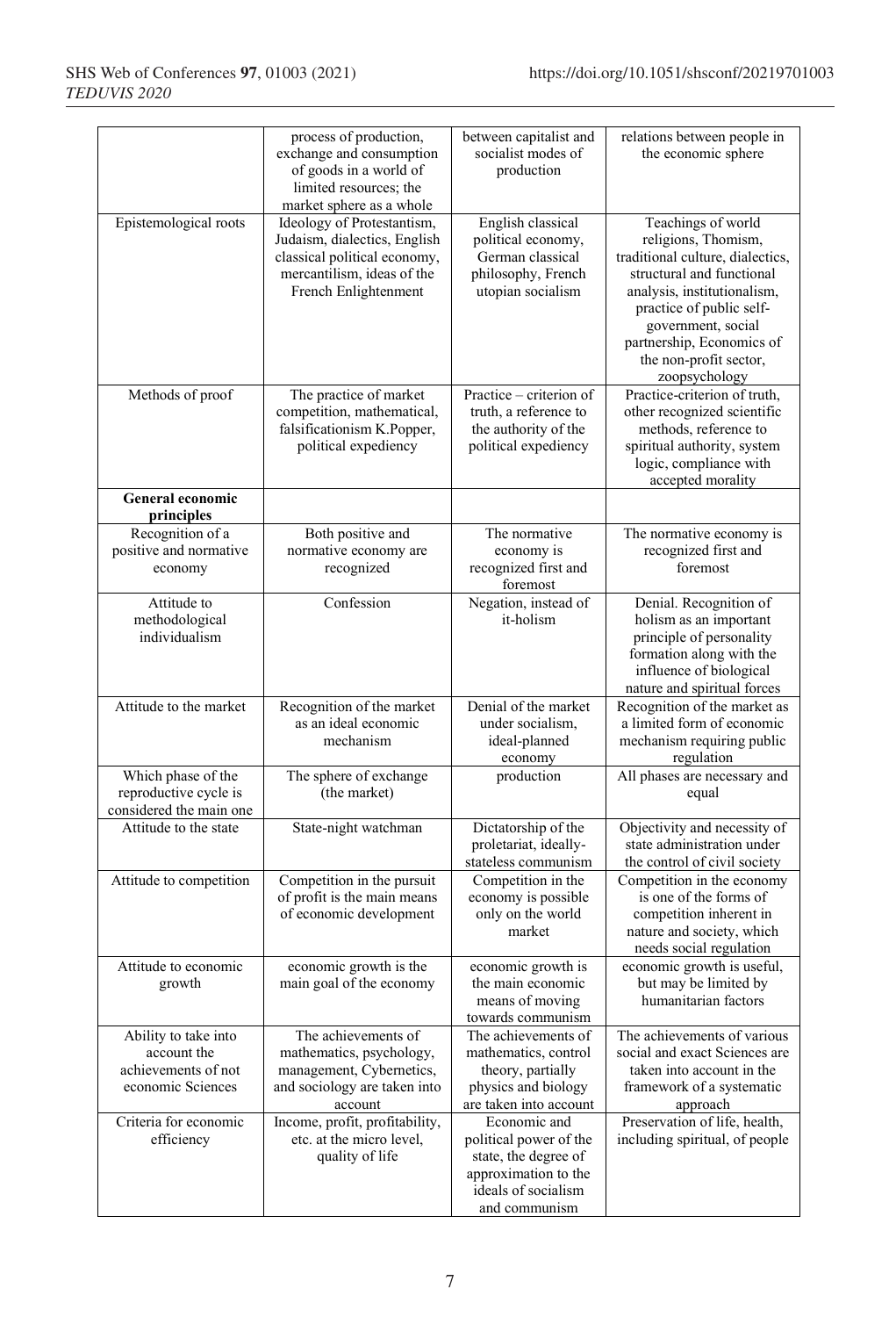| <b>Basic methods</b> |                                                                                                                                                                                                                                              |                                                                                                                                            |                                                                                                                                                             |
|----------------------|----------------------------------------------------------------------------------------------------------------------------------------------------------------------------------------------------------------------------------------------|--------------------------------------------------------------------------------------------------------------------------------------------|-------------------------------------------------------------------------------------------------------------------------------------------------------------|
| General scientific   | Induction, deduction,<br>analysis, synthesis,<br>abstraction, from the<br>general to the particular,<br>etc.                                                                                                                                 | Analysis, synthesis,<br>abstraction, from<br>general to particular,<br>etc. Deduction is<br>more than induction.                           | Induction and deduction are<br>equivalent, analysis,<br>synthesis, abstraction, from<br>the general to the particular,<br>etc.                              |
| Dialectical method   | In theory, Yes. In practice,<br>it is dogmatism that comes<br>from the market ideology<br>(mainstream), which has<br>become a "secular form of<br>religion"                                                                                  | In theory, Yes. In<br>practice-dogmatism,<br>coming from the<br>socialist ideology,<br>which has become a<br>"secular form of<br>religion" | Yes, combined with the<br>conservatism inherent in<br>morals and traditional<br>religions                                                                   |
| Quantitative method  | Statistics and econometrics.<br>The tradition of quantitative<br>assessments in Western<br>Europe dates back to the<br>XIV century. In the modern<br>education system, these are<br>point-rating systems in the<br>quality management system | K. Marx did not apply<br>quantitative methods.<br>In practice, the USSR<br>began to apply,<br>primarily for planning<br>purposes           | Quantitative methods are<br>recognized, but not<br>absolutized. It is necessary<br>to combine them with<br>qualitative methods, in<br>particular, intuition |

The methodological basis of Economics is the neoclassical theory, created in the end of the XІX century by the leader of the Cambridge school of Economics, Alfred Marshall. Marshall combined the theories of supply and demand created before him, the theories of marginal utility and marginal productivity, and the theory of factors of production, thereby synthesizing the principles of accounting for producer costs and consumer psychology into a single microeconomic theory of equilibrium price. Thus, a step was taken towards creating a more complex economic science than classical political economy, in the direction of reconciling the extremes of classical political economy and marginalism. Thus, the modern direction of economic science was created for that time, which more adequately reflects the market model of the industrial mode of production at the turn of the XIX-XX centuries.

Economics, as a textbook, is quite easy to learn. It clearly demonstrated the most typical situations and behavior of economic entities in the market of perfect competition on diagrams (graphs, tables). The introduction of issues related to the functioning of monopolized markets, state economic policy, the actions of trade unions, and consumers has made Economics a universal textbook on micro - and macroeconomics for colleges and universities around the world.

Nevertheless, both in Western science and outside of it, voices have become louder and louder criticizing the most typical shortcomings of Economics, which do not allow it to adequately reflect even the mixed model of the American economy, on the materials of which it was mainly created. Notable critics include D. Bell, J. Galbraith, and others. First of all, Economics describes only one of the national models of a mixed economy - the US economy. At the same time, it is presented as the ultimate truth that can be applied in any market country. Ideologically, it can be regarded as one of the ways to promote the "American way of life".

Secondly, Economics describes the behavior of market economy subjects as the embodiment of «homo economicus»- a reasonable, rational egoist, driven in the market by an "invisible hand" to create economic goods for the purpose of subsequent exchange and satisfaction of their individual needs. It is believed that economic actions have as their goal the maximization of income – especially profit. This is the main motive of market participants. Economics does not consider non-profit activities – such as charity, and ignores the functioning of non-market sectors of the economy, primarily the sector of nonprofit (non-governmental) organizations.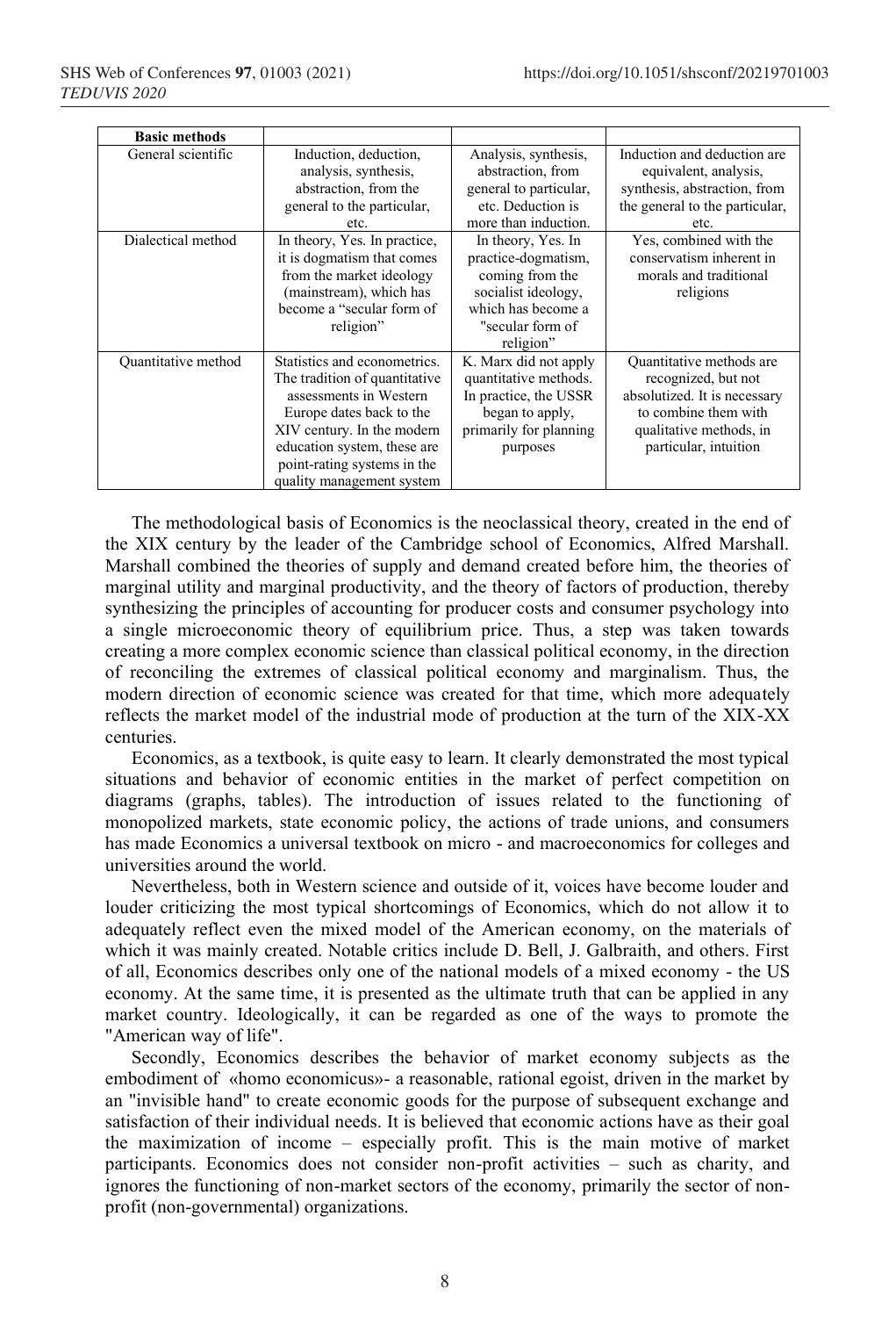Third, Economics does not take into account the peculiarities of national psychology and other geo-political realities of most of the world economy's functioning territory. Therefore, it is not adapted to those countries where it is taught in colleges and universities to bachelors as the main economic discipline.

Fourth, Economics suffers from excessive schematism, formalization, excessive abstractness, one-sided Economism and mathematization, avoiding the analysis of sociopolitical processes, for which it is criticized by Western scientists, in particular J. Galbraith [93. P. 6].

Economics presents its own schemes, abstracting from many factors. Thus, it is assumed that market participants interact most often in the market of perfect competition, which is not true. It is assumed in advance ("all other things being equal") that all participants in market transactions are rational in nature and behavior. Thus, a rational consumer should have the following list of qualities - first of all, he should know the quality, prices of goods, the general utility, the marginal utility that he can extract from each unit of the consumed good; navigate the market; know your needs well; do not go beyond your budget; spend money in such a way as to get maximum satisfaction, i.e. maximum overall utility. The consumer is like a computer, which must constantly count its expenses and income.

Leon Walras' theory of General equilibrium, based on similar principles, is used as one of the most important elements in Economics. Naturally, in reality, the situation in the markets (and in the economy as a whole, which includes not only the market sector) is much more complex and fluid than is allowed in Economics. Economics describes the economic situation statically, i.e. ignoring the dynamics and, above all, the cyclical development of economic systems.

The exaggeration of the principle of "economic determinism", especially in line with modern Liberalism leads to the neglect of the complex non-economic factors of modern society – spirits-term, political, social spheres, which in the end, again, reduces the effectiveness of state regulation of economy and provoke (or prevent them) devastating financial, cyclical, and as the former socialist countries – and systemic crises.

Most models of social science of the XІX-early XX centuries repeated simple interdependencies: capital and labor (in the form of constant and variable capital in the Marxian system; in the form of production function in neoclassical theory), supply and demand, the balance of power and trade. As closed systems based on opposites, they are very attractive analytically, but simplify a complex world. With the progress of science, we are no longer dealing with a small number of interdependent variables, but with the ordering of large numbers. The main intellectual and sociological problems of postindustrial society are the problems of "organized complexity" - managing large-scale systems with a huge number of interacting variables in order to achieve certain goals [93. P.37]. The disadvantage of the economized model is also the inability to distinguish between technological and institutional processes [93. P. 386]. The economized model is based on the assumption that the link where benefits and costs should be evaluated is individual satisfaction. This is an atomistic view of society, reflecting the widespread misconception that the total sum of private decisions constitutes a public decision. In contrast to the economized way of thinking, it is necessary to create a sociologized model of "public interest" [93. P.383-384]. We still consider a person as a source of public choice (and in such matters as planning the number of children or market preferences, it can really be considered as such), but in most issues that affect the distribution of resources or change the social appearance of the country, such a unit is a group of people or a government, and we do not have an adequate theory of public goods and social choice [93. P. 407]. This was the opinion of the famous American sociologist D. Bell.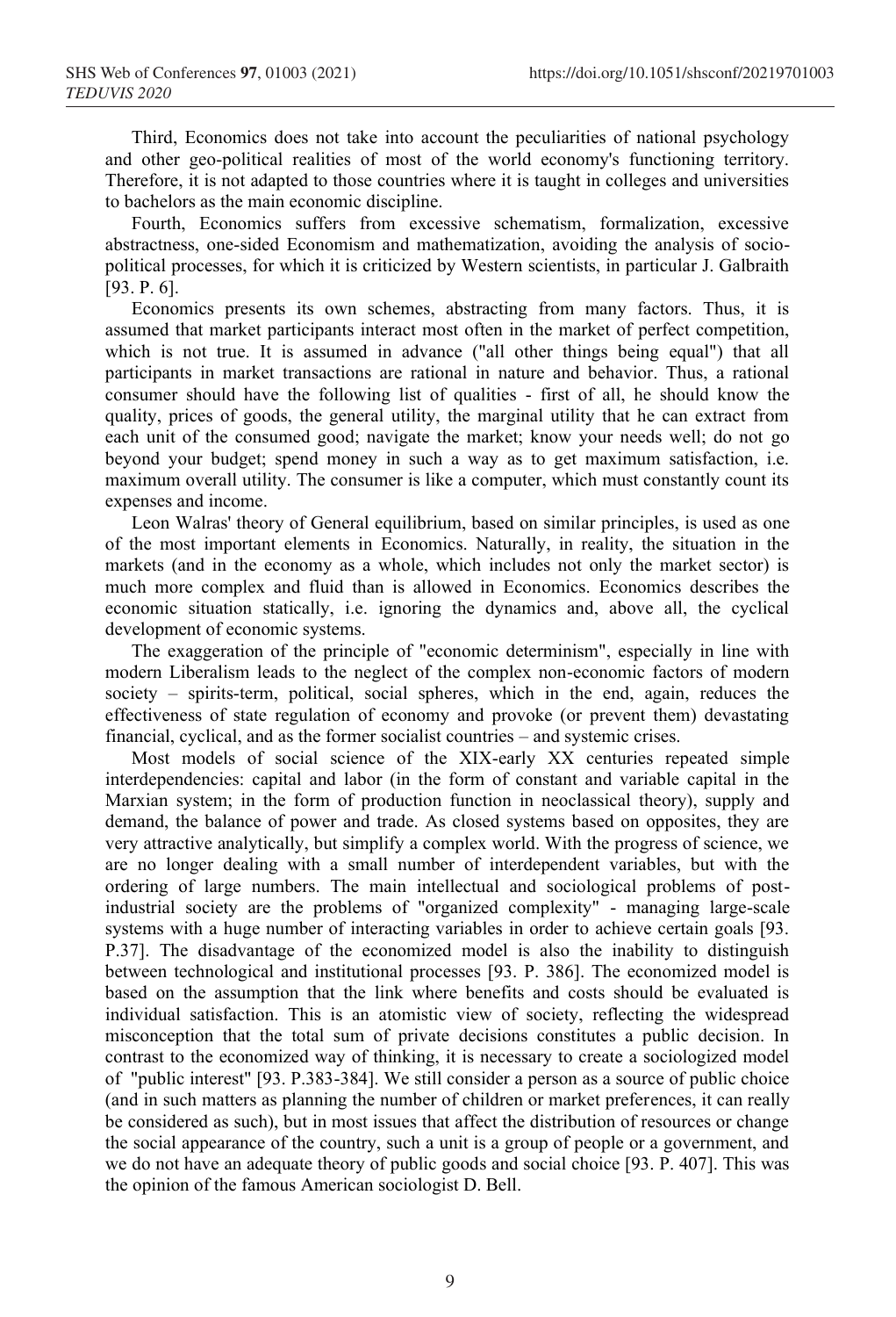A well-known critic of Mainstream Economics is J. Soros. The negative aspects of globalization make us look at the prevailing economic theories and political concepts based on them in a different way. "Human behavior," George Soros observes, " ... is easily influenced by theories... but in social, political, and economic matters, theories can be effective and yet not be effective… The search for truth ... forces us to recognize that social phenomena may be influenced by the theories that have been developed to explain them. As a result, the study of social phenomena can be motivated by goals other than the search for truth" [94. P.38-39].

Combining such ideologically divergent textbooks as Economics and Political economy, in our opinion, and creating a new, comprehensive one, is possible in the following areas and principles (Table):

1. Mutual addition and mutual enrichment of missing topics and educational models, for example, Economics does not disclose the issue of labor, its nature, social essence, etc. The concept of the factor "labor" is much poorer in content than Marx's theory of labor. Marx also has a developed theory of the commodity, reproduction, and the theory of money as a commodity. There are original theories of property and the state. At the same time, Economics has an original theory of consumer behavior, accounting for psychology, which is not present in Marxism;

2. Attracting the achievements of other Sciences in the framework of a systematic approach – sociology, Cybernetics, biology, quantum physics, zoopsychology, etc.;

3. In general, it is necessary to create a comprehensive methodology based on the outstanding achievements of well-known scientific theories – dialectics, institutionalism, structural and functional analysis, system theories, of course, based on the best models of microeconomics, macroeconomics, and political economy.

In the construction of the methodology, the initial principle can be taken as an anthropological one, that is, to create a paradigm, secondary principles and basic models based on the understanding of the essence of a person. This approach is a continuation of the historical tradition that defined the basic methodological principles of many social Sciences. For example, the liberal economy is based on the axiom of A. Smith about "economic man". All left-wing theories are based on the idea of man as a collectivist being. The creator of the general theory of systems, physician-biologist L. von Bertalanfi, rejected the understanding of the human body as an open system [95. P. 94]. Religious theories are based on the image of a person in the corresponding Holy Scripture. Thus, in Christianity, a person is described as an "image of God", a creature-a creation of God, a "servant of God", etc. Fascist theories grow largely out of racism, etc.

We propose to proceed from the understanding of man as a socio-spiritual-biological entity, i.e. to build a model of man, using the achievements of not only science and modern management practices, but also traditional cultures. From here, logically, we will overcome the antagonistic contradiction with the dogmatized paradigm of O. Conte's positivism and recognize the need for a new paradigm, for example, the paradigm of equilibrium: "the idea of restoring the balance of man with nature, society and God" [96. P. 373].

The economy in an equilibrium social system, according to the structural and functional analysis of T. Parsons, should perform the function of adaptation [97. P. 34]. And according to the theory of socio-cultural dynamics of P. Sorokin, a more complex and humane ideational culture should replace the modern sensual culture based on the market economy, the ideology of liberalism and permissiveness [98. P.811]. In the economy, this should correspond to a kind of post-market stage [99. P. 296]. Therefore, it can be called the "third way economy". The "third way economy" should not be built for the sake of the economy itself or the "bright future" under communism, and not for the sake of instant enrichment of some while ruining others, but for the sake of preserving the life, health, material and spiritual well-being of people right now.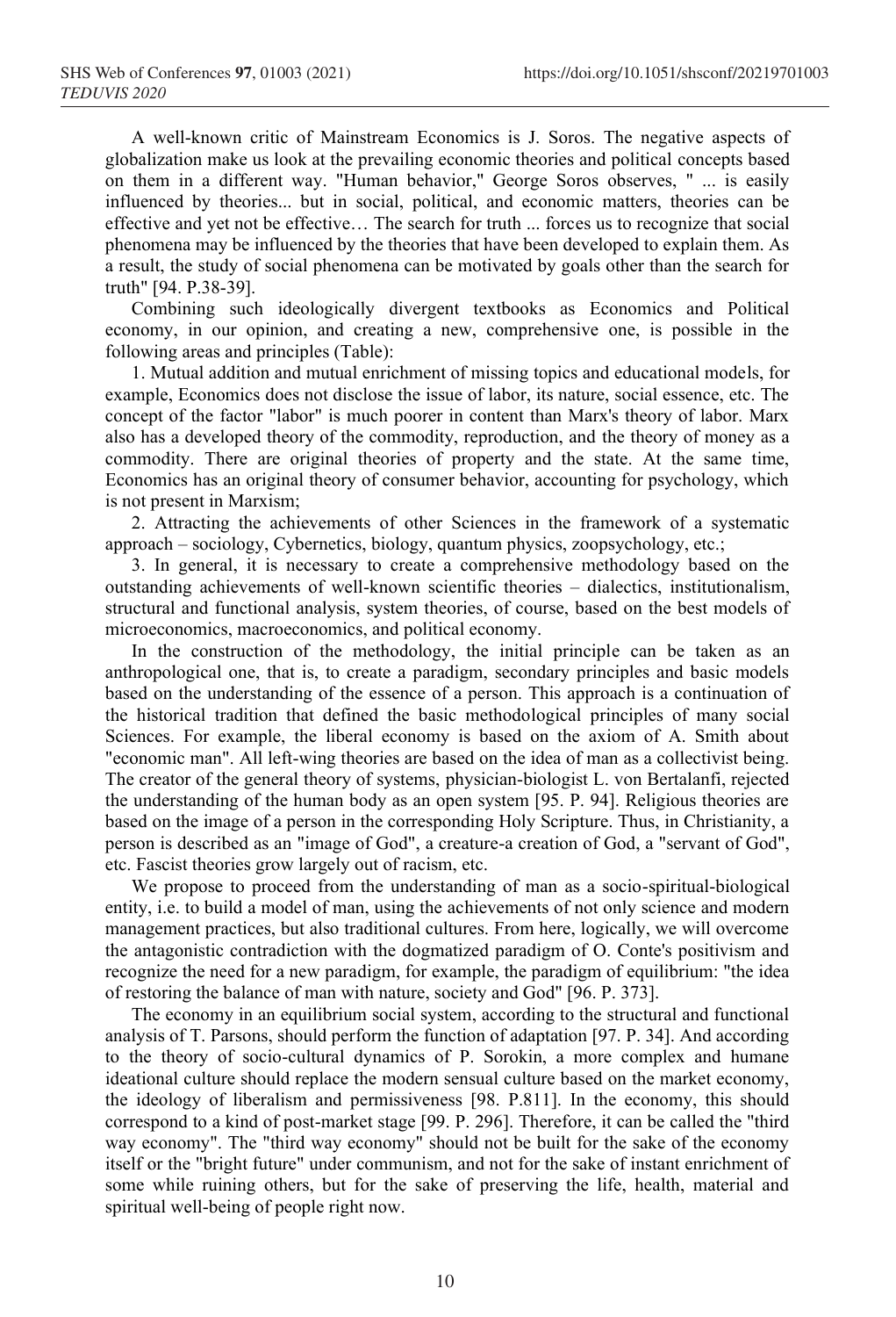Accordingly, the ideology of liberalism, which gave rise to a global crisis in many respects, requires its radical transformation, and in many cases, radical replacement with a different worldview.

Therefore, in the future, the education system will also undergo global changes. Along with mass e-education, which provides undergraduate education with minimal costs, an elite system of higher education should be formed based on old traditions, which gives not a functional, but a systemic vision of the world. Accordingly, new textbooks, such as Russian Economics, are also required

# **4 Conclusion**

Thus, we come to the following conclusions:

1. A literature review has shown that many authors are critical of Mainstream and are looking for alternative theories and methodologies;

2. The change of the course of Political economy by Economics in Russia was natural. However, due to the need for accelerated social development in Russia, the Economics no longer meets the requirements of the time;

3. The analysis of the advantages and disadvantages of Political economy and Economics is necessary to develop recommendations for creating a new type of textbook, which is their dialectical synthesis at a new, post-market stage of economic development, taking into account all system relationships;

4. The balance paradigm and the anthropological principle (man as a socio-spiritualbiological being) logically follow the other elements of the methodology for building the textbook Russian Economics, presented in this article.

The main principles of the methodology of Russian Economics were previously described by the authors in monographs [100-103] and textbooks [96, 104].

#### **References**

- 1. E. Scharfenaker, J.Yang, Maximum entropy economics. EUROPEAN PHYSICAL JOURNAL-SPECIAL TOPICS. 229 (9) (2020)
- 2. Y. Gao, Rethinking the Formalism-Substantivism Debate in Social Science: A Perspective from Recent Developments in Economic Methodology. MODERN CHINA (2020)
- 3. A.Bhide, Making economics more useful: how technological eclecticism could help. APPLIED ECONOMICS. 52 (26) (2020)
- 4. Z. Pogatsa, How Does the Methodology of Neoclassical Economics Eliminate the Question of Fairness? ECONOMIC OBJECTS AND THE OBJECTS OF ECONOMICS. Virtues and Economics. 3 (2018)
- 5. J.Lin, New structural economics: the third generation of development economics. ASIAN EDUCATION AND DEVELOPMENT STUDIES. 9 (3) (2020)
- 6. R.Sethi, Rationalizing Choice: A Review Essay on Peter Leeson's WTF?! : An Economic Tour of the Weird. JOURNAL OF ECONOMIC LITERATURE. 57 (4) (2019)
- 7. B. Bowden, Empiricism, epistemology and modern postmodernism: a critique. QUALITATIVE RESEARCH IN ORGANIZATIONS AND MANAGEMENT. 14 (4) (2019)
- 8. B. Fine, Post-truth: an alumni economist's perspective. INTERNATIONAL REVIEW OF APPLIED ECONOMICS (2019)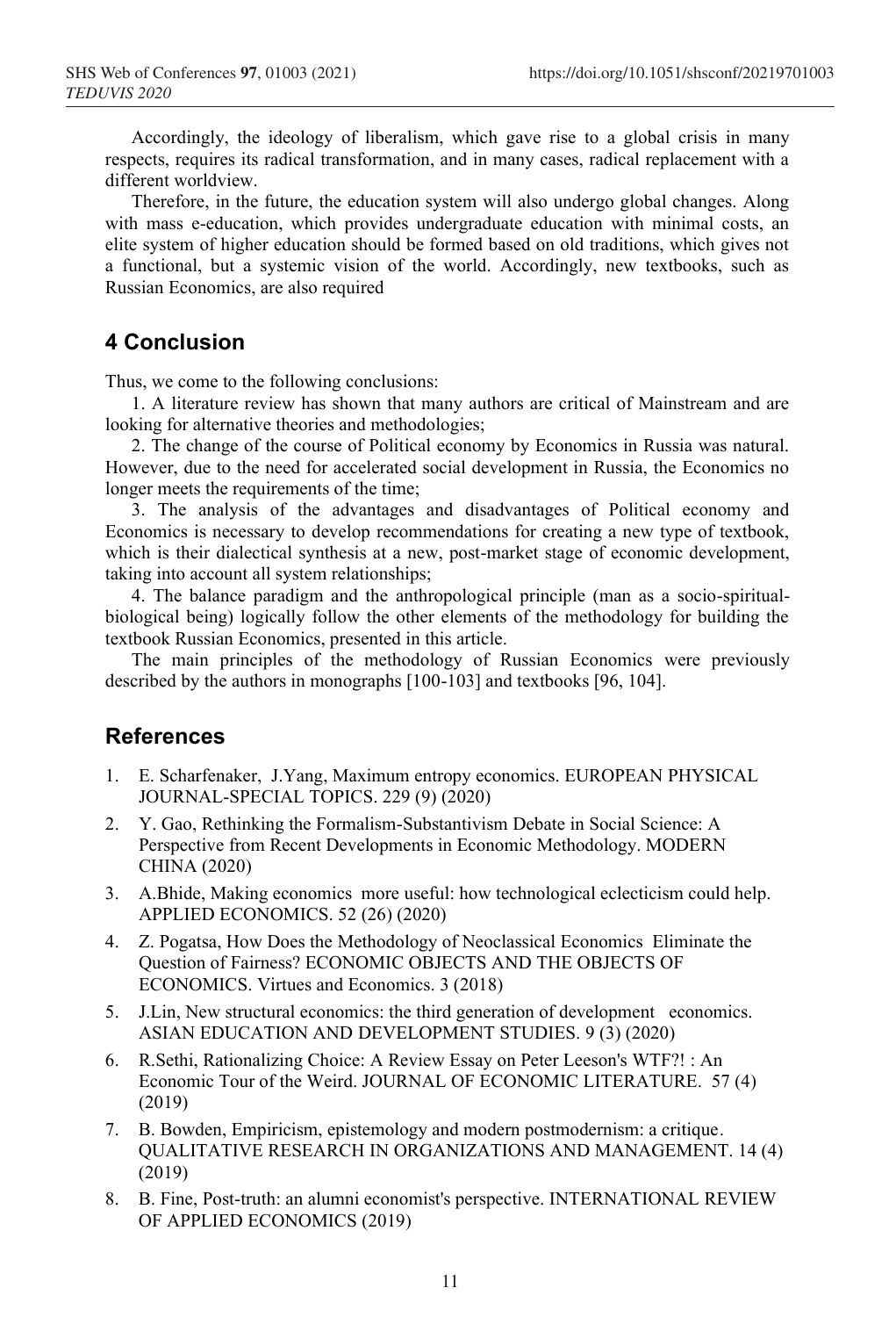- 9. S.Kesting, Rigor in Economics means Pluralism. FORUM FOR SOCIAL ECONOMICS. 48 (4) (2019)
- 10. M.Huhn, Adam Smith's Philosophy of Science: Economics as Moral Imagination. JOURNAL OF BUSINESS ETHICS. 155 (1) (2019)
- 11. R.Kapeliushnikov, Who Is Homo Oeconomicus? EKONOMICHESKAYA POLITIKA. 15 (1) (2020)
- 12. R. Murphy, Economics is whatever the comparative advantage of economists is: a comment on Leeson. JOURNAL OF INSTITUTIONAL ECONOMICS. 16 (4) (2020)
- 13. C.Menard, Please, open the windows! JOURNAL OF INSTITUTIONAL ECONOMICS. 16 (4) (2020)
- 14. I.Mihai, I.Novo-Corti, A new insight into the methodology of cultural economics. APPLIED ECONOMICS LETTERS (2020)
- 15. M.Alghalith, New methods of modeling and estimating preferences. STUDIES IN ECONOMICS AND FINANCE. 36 (1) (2019)
- 16. N.Brisset, D.Jullien, The model (also) in the world: extending the sociological theory of fields to economic models. JOURNAL OF ECONOMIC METHODOLOGY. 27 (2) (2020)
- 17. C. Hernandez, The fundamental theoretical convergence between the contributions from economists of the Neoclassical School and the institutionalisers of sociology. CUADERNOS DE ECONOMIA-SPAIN. 41 (115) (2018)
- 18. O. Petinova, "Homo Economicus" Through the Lens of Metaphysics of Economics. PHILOSOPHY AND COSMOLOGY-FILOSOFIYA I KOSMOLOGIYA. 21(2018)
- 19. S.Wagner-Tsukamoto, In search of ethics: from Carroll to integrative CSR economics. SOCIAL RESPONSIBILITY JOURNAL. 15 (4) (2019)
- 20. R.Sethi, Rationalizing Choice: A Review Essay on Peter Leeson's WTF?! : An Economic Tour of the Weird. JOURNAL OF ECONOMIC LITERATURE. 57 (4) (2019)
- 21. A.Haldane, A.Turrell, Drawing on different disciplines: macroeconomic agent-based models. JOURNAL OF EVOLUTIONARY ECONOMICS. 29 (1) (2019)
- 22. A. Haldane , A. Turrell, An interdisciplinary model for macroeconomics. OXFORD REVIEW OF ECONOMIC POLICY. 34 (1-2) (2018)
- 23. E. Angner, We're all behavioral economists now. JOURNAL OF ECONOMIC METHODOLOGY. 26 (3) (2019)
- 24. A.Sindzingre, CAUSALITY, MODELLING, SOCIAL NORMS: AMONG THE THEORETICAL CORES OF 'HETERODOX' ECONOMICS? JOURNAL OF INSTITUTIONAL STUDIES. 10 (4) (2018)
- 25. C.Boda, T.Faran, Paradigm Found? Immanent Critique to Tackle Interdisciplinarity and Normativity in Science for Sustainable Development. SUSTAINABILITY. 10 (10) (2018)
- 26. P. Pieniaze, Austrian and Mainstream Economics: How Do They Differ? EKONOMISTA. 2
- 27. D.Trcek, COMPUTATIONAL TRUST MANAGEMENT IN ECONOMICS PHENOMENA RESEARCH. TECHNOLOGICAL AND ECONOMIC DEVELOPMENT OF ECONOMY. 24 (6) (2018)
- 28. P.Kondrashov, THE SOCIO-ECONOMIC ORDER AND ECONOMISTS. JOURNAL OF INSTITUTIONAL STUDIES. 10 (1) (2018)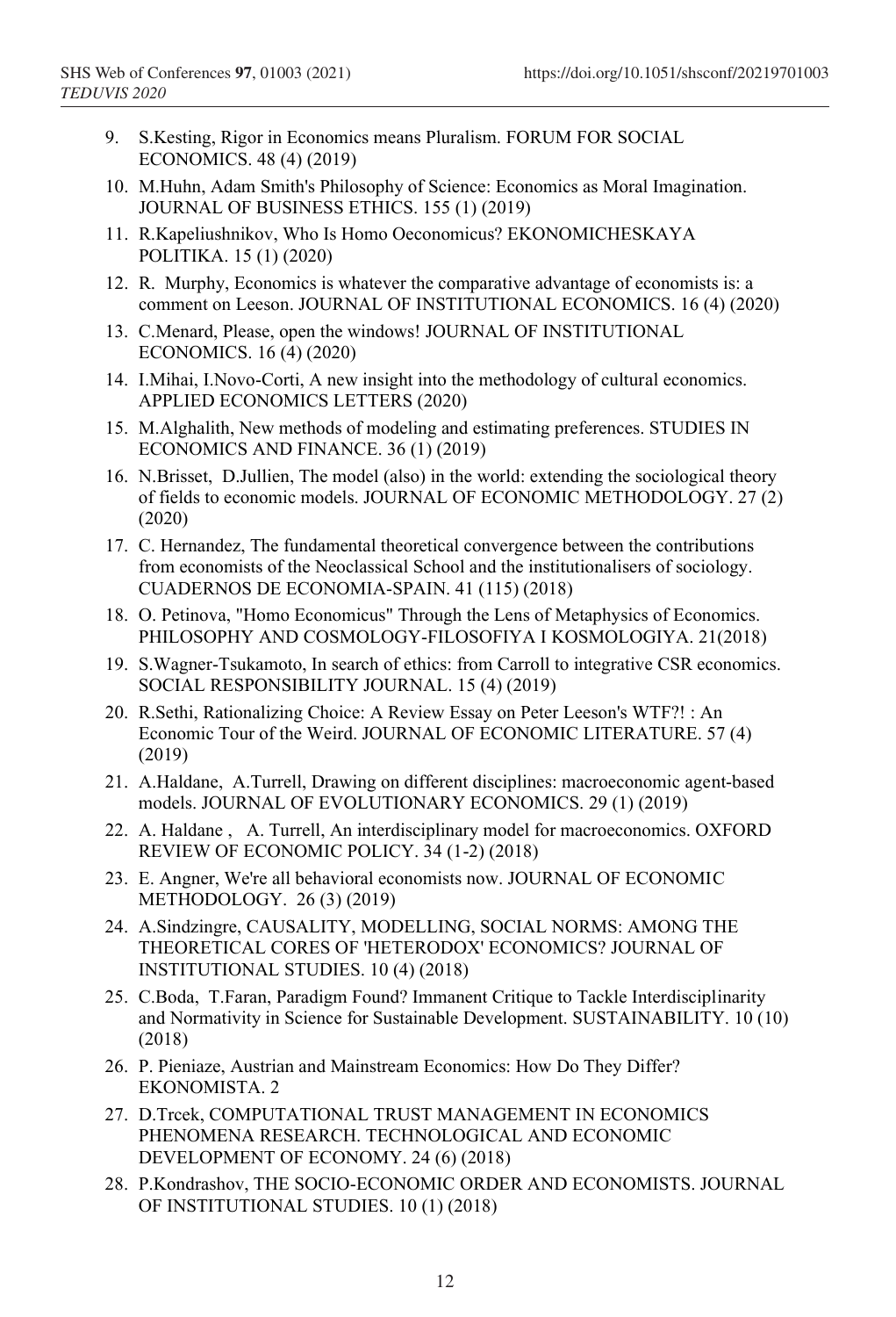- 29. J.Wilkin, A.Kargol-Wasiluk, M.Zalesko, INSTITUTIONAL EQUILIBRIUM: THE FOUNDATION OF ECONOMIC EQUILIBRIUM. EKONOMISTA.6 (2019)
- 30. J.Cotsomitis, Is the learning economy a viable concept for understanding the modern economy? INTERNATIONAL JOURNAL OF SOCIAL ECONOMICS. 45 (3) (2018)
- 31. S.Keen, KORNAI AND ANTI-EQUILIBRIUM. ACTA OECONOMICA. 68 (2018)
- 32. Tumanyan, Y., Ishchenko-Padukova, O., Movchan, I. (2018) GEO- ECONOMICS IN INTERDISCIPLINARY RESEARCH SYSTEM. TERRA ECONOMICUS. 16 (4)
- 33. A.Garcia, L.Ivarola, M.Szybisz, The paradigm of complexity in economics beyond laws and linear causality. CINTA DE MOEBIO. 61(2018)
- 34. J.-M.Servet, B. Tinel, The behavioral and neoliberal foundations of randomizations. STRATEGIC CHANGE-BRIEFINGS IN ENTREPRENEURIAL FINANCE. 29 (3) (2020)
- 35. D.W. Thomas, M. D. Thomas, Behavioral symmetry, rent seeking, and the Republic of Science. PUBLIC CHOICE. 183 (3-4) (2020)
- 36. A.Saltelli, L.Benini, S.Funtowicz, M.Kaiser, E. Reinert, J.P. van der Sluijs, The technique is never neutral. How methodological choices condition the generation of narratives for sustainability. ENVIRONMENTAL SCIENCE & POLICY. 106 (2020)
- 37. I. H. Kvangraven, Impoverished economics? A critical assessment of the new gold standard. WORLD DEVELOPMENT.127 (2020)
- 38. S.Johnson, Toward a cognitive science of markets: economic agents as sense-makers. ECONOMICS-THE OPEN ACCESS OPEN-ASSESSMENT E-JOURNAL. 13 (2019)
- 39. R.Vilke, Towards holistic understanding of socially responsible provision of public goods: conceptual foundations. SOCIAL RESPONSIBILITY JOURNAL. 15 (1) (2019)
- 40. D.Boegenhold, History of Economic Thought as an Analytic Tool: why Past Intellectual Ideas Must Be Acknowledged as Lighthouses for the Future. INTERNATIONAL ADVANCES IN ECONOMIC RESEARCH. 26 (1) (2020)
- 41. D.Aydin, I.Ozer-Imer, At the Crossroads of History and Theory: Weber, Schumpeter and Economic Sociology. PANOECONOMICUS. 66 (4) (2019)
- 42. D.Frolov, EVOLUTIONARY ECONOMICS AT THE PEAK AND IN CRISIS: PROSPECTS FOR THE NEW PARADIGM. JOURNAL OF INSTITUTIONAL STUDIES. 12 (1) (2020)
- 43. Y.Kotlyarevsky, A.Melnychenko, O.Ivanytska, E.Semenyuk, S.Kniaziev, O.Melnikov, NEW ECONOMY: EVOLUTION OF FORMS AND RESEARCH METHODOLOGY. SCIENCE AND INNOVATION. 16 (1) (2020)
- 44. F.Glauner, Redefining economics: why shared value is not enough. COMPETITIVENESS REVIEW. 29 (5) (2019)
- 45. B.Silva-Rego, A.Figueira, New institutional economics: contributions to international business studies. INTERNATIONAL JOURNAL OF EMERGING MARKETS. 14 (5) (2019)
- 46. Q. Couix, Natural resources in the theory of production: the Georgescu-Roegen/Daly versus Solow/Stiglitz controversy. EUROPEAN JOURNAL OF THE HISTORY OF ECONOMIC THOUGHT. 26 (6) (2019)
- 47. I. Dzeraviaha, Mainstream economics toolkit within the ecological economics framework. ECOLOGICAL ECONOMICS. 148 (2018)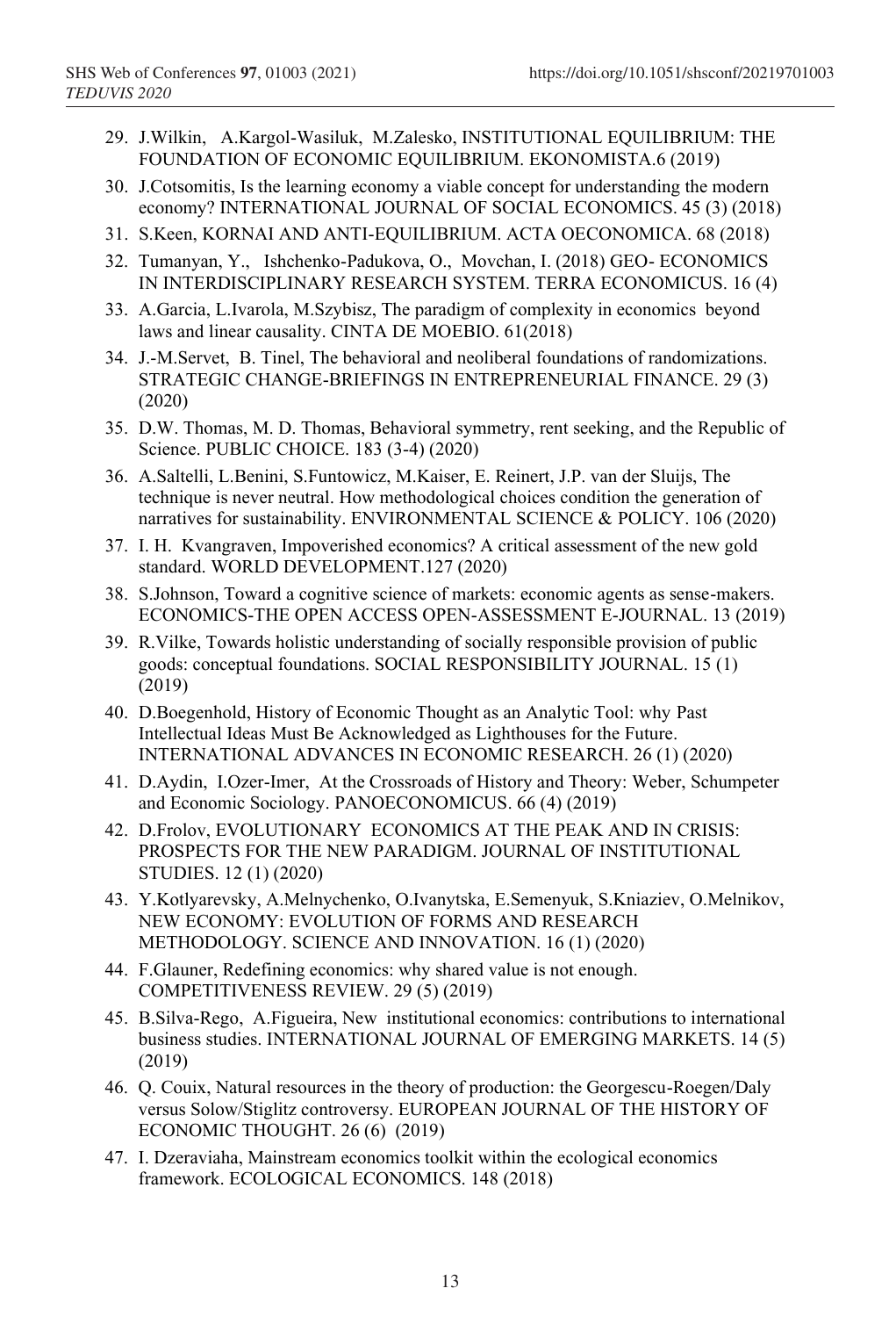- 48. S.Kovalevsky, A.Falaleev, E.Gasanov, M.Konovalova, N.Reimer, On the Issues of the Structural Methodology of Sustainable Development. IVTH INTERNATIONAL INNOVATIVE MINING SYMPOSIUM. E3S Web of Conferences. 105 (2019)
- 49. B.Fine, Economics and Interdisciplinarity: One Step Forward, N Steps Back? REVISTA CRITICA DE CIENCIAS SOCIAIS. 119 (2019)
- 50. J.Jhun, What's the Point of Ceteris Paribus? or, How to Understand Supply and Demand Curves. PHILOSOPHY OF SCIENCE. 85 (2) (2018)
- 51. R.Kapeliushnikov, On current state of economics: Subjective semi-sociological observations. VOPROSY EKONOMIKI.5 (2018)
- 52. J.Edwards, Y.Giraud, C.Schinckus, A quantitative turn in the historiography of economics? JOURNAL OF ECONOMIC METHODOLOGY. 25 (4) (2018)
- 53. G.Soldatos, E. Varelas, Emotional intelligence in a neoclassical framework and the nature of capitalism. JOURNAL OF ECONOMIC STUDIES. 46 (1) (2019)
- 54. C.Graebner, Formal Approaches to Socio-economic Analysis-Past and Perspectives. FORUM FOR SOCIAL ECONOMICS. 47 (1) (2018)
- 55. G.Racko, The Values of Economics. JOURNAL OF BUSINESS ETHICS. 154 (1) (2019)
- 56. S.Puehringer, L.Baeuerle, What economics education is missing: the real world. INTERNATIONAL JOURNAL OF SOCIAL ECONOMICS. 46 (8) (2019)
- 57. T.Kopczewski, I.Okhrimenko, Can homo economicus be an altruist? A classroom experimental method. INTERNATIONAL REVIEW OF ECONOMICS EDUCATION. 32 (2019)
- 58. C.Farias, F. Balardini, Teaching social economics Bringing the real world into the classroom and taking the classroom into the real world. INTERNATIONAL JOURNAL OF SOCIAL ECONOMICS. 46 (8) (2019)
- 59. I.Rafikov, E.Akhmetova, Scarcity in the age of abundance: paradox and remedies. INTERNATIONAL JOURNAL OF ETHICS AND SYSTEMS. 35 (1) (2019)
- 60. P.Manning, Behavioural economics and social economics: opportunities for an expanded curriculum. INTERNATIONAL JOURNAL OF SOCIAL ECONOMICS. 46 (8) (2019)
- 61. J.Wight, Antecedents to the crisis: Mandeville, Smith, and Keynes. INTERNATIONAL JOURNAL OF SOCIAL ECONOMICS. 46 (8) (2019)
- 62. A.Vouldis, Cornelius Castoriadis on the Scope and Content of Neoclassical and Marxian Economics. JOURNAL OF ECONOMIC ISSUES. 52 (3) (2018)
- 63. O.Mamedov, AN "ELEMENTARY PARTICLE" OF THE ECONOMY. TERRA ECONOMICUS. 16 (3) (2018)
- 64. Mamedov O. Makroekonomika Odnogo nedostatochno! // Terra economus. 2017. Tom 15, Vypusk 4. Str. 6-21
- 65. Mamedov O. «Tret'ya zhizn'» politicheskoy ekonomii, rabotayushchaya ... // Terra economus. 2015. Tom 13. Tom. 2. Str. 143-147
- 66. R. Westra, Roy Bhaskar's Critical Realism and the Social Science of Marxian Economics. REVIEW OF RADICAL POLITICAL ECONOMICS. 51 (3) (2019)
- 67. A.Buzgalin, "Capital" as the key to solving modern economic problems (Offline addition to the discussion on the revival of a special seminar on Karl Marx's "Capital"). VOPROSY EKONOMIKI. 6 (2019)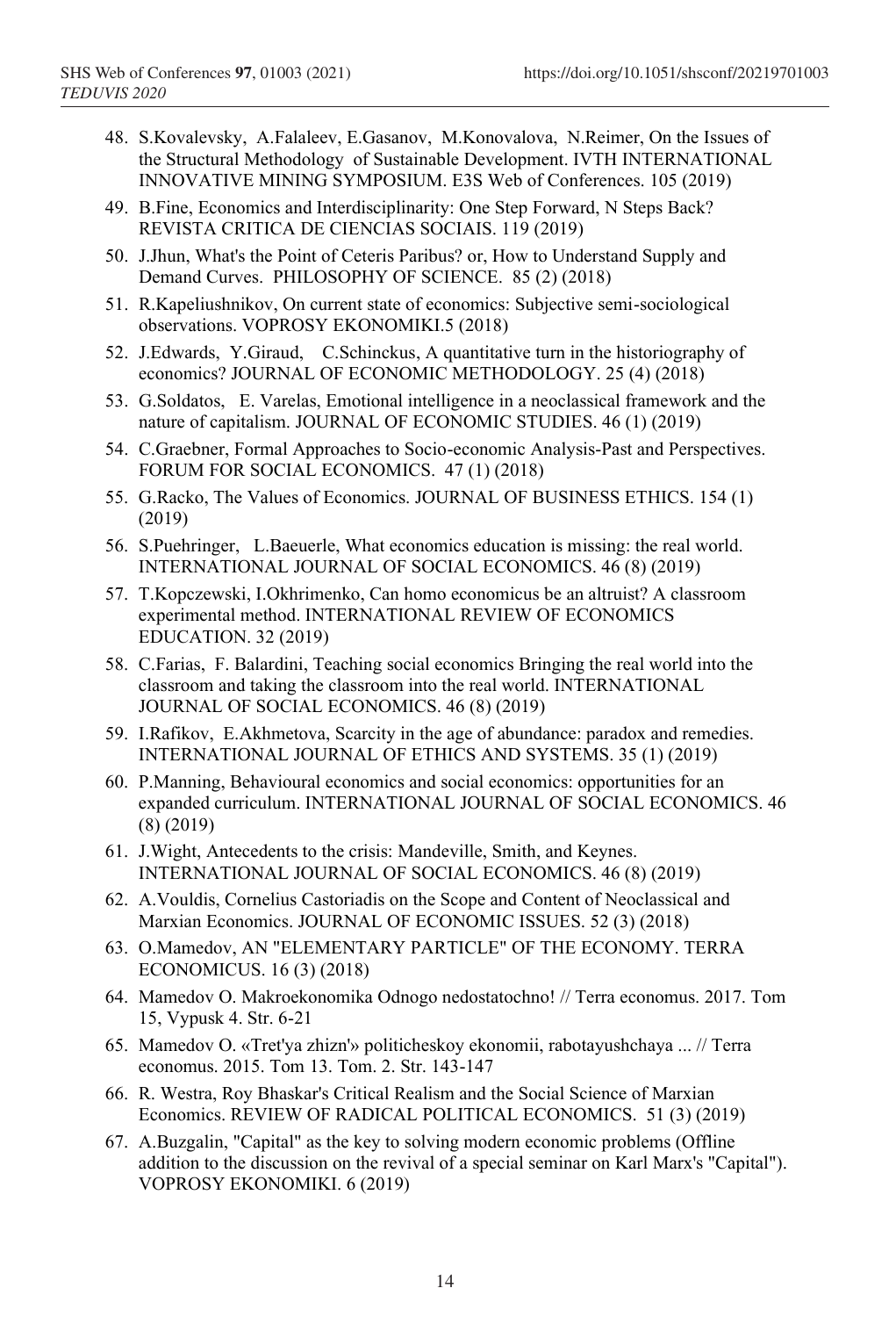- 68. M. Pacifico, Dialetical-historical materialism: genesis and meanings of the method. ARGUMENTOS-REVISTA DE FILOSOFIA. 21 (2019)
- 69. A. M.Siqueira, CRITICAL REALISM AND THE ONTOLOGICAL CRITIQUE OF ECONOMICS METHODOLOGY. EPISTEMOLOGY & PHILOSOPHY OF SCIENCE-EPISTEMOLOGIYA I FILOSOFIYA NAUKI. 55 (3) (2018)
- 70. E.Cheng, PRINCIPLES AND PERSPECTIVES FOR A DIVERSIFIED RENEWAL IN THE SYSTEM OF MODERN POLITICAL ECONOMY. TERRA ECONOMICUS. 16 (4) (2018)
- 71. Vsemirnaya istoriya ekonomicheskoy mysli: v 6 t.- T.3.-M.: Mysl',1989.
- 72. Delenyan A.A. Vozmozhen li sintez marksizma i marzhinalizma?// «Kapital» i Ekonomiks. Voprosy metodologii, teorii, prepodava-niya/ Pod red. V.N.Cherkovtsa.- M.: Ekonomicheskiy fakul'tet, TEIS, 1998. S. 106-114
- 73. Buzgalin A.V. Klassicheskaya politekonomiya: vozvrashcheniye v universitety// Nauchnyye trudy Vol'nogo ekonomicheskogo obshchestva Rossii. 2015. T.193. № 4. S.107-140
- 74. Korobeynikov M.A. Ekonomicheskaya teoriya v protsesse radikal'nykh peremen: vozvrashcheniye i osmysleniye sud'by politicheskoy eko-nomii// nauchnyye trudy Vol'nogo ekonomicheskogo obshchestva Rossii. 2015. T.193. № S.171-179
- 75. Braginskiy S.V., Pevzner YA.A. Politicheskaya ekonomiya: diskussionnyye problemy, puti obnovleniya. M.: Mysl', 1991.
- 76. Radayev V.V. Klassika i neoklassika v politicheskoy ekonomii// «Kapital» i Ekonomiks. Voprosy metodologii, teorii, prepodava-niya/ Pod red. V.N.Cherkovtsa.- M.: Ekonomicheskiy fakul'tet, TEIS, 1998. S.76-92
- 77. Moskovskiy A.I. O sinteze ekonomicheskoy teorii K.Marksa i Ekonomiks// «Kapital» i Ekonomiks. Voprosy metodologii, teorii, prepodavaniya/ Pod red. V.N.Cherkovtsa.- M.: Ekonomicheskiy fakul'tet, TEIS, 1998. S.92=98
- 78. Rozanova N.M. «Kapital» K.Marksa i Ekonomiks: substituty ili komplementy?// «Kapital» i Ekonomiks. Voprosy metodologii, teorii, prepodavaniya/ Pod red. V.N.Cherkovtsa.-M.: Ekonomicheskiy fakul'tet, TEIS, 1998. S.98-105
- 79. Khubiyev K.A. K sintezu osnovnykh napravleniy ekonomicheskoy teorii// «Kapital» i Ekonomiks. Voprosy metodologii, teorii, pre-podavaniya/ Pod red. V.N.Cherkovtsa.- M.: Ekonomicheskiy fakul'tet, TEIS, 1998. S. 114-122
- 80. Agapova T.A. Preodolet' razryv mezhdu geneticheskoy i funktsional'noy storonami ekonomicheskoy teorii// «Kapital» i Ekono-miks. Voprosy metodologii, teorii, prepodavaniya/ Pod red. V.N.Cherkovtsa.-M.: Ekonomicheskiy fakul'tet, TEIS, 1998. S.124-132
- 81. Sorokin A.V. Sootnosheniye osnovnykh kategoriy ekonomicheskoy teorii K.Marksa i kategoriy Ekonomiks// «Kapital» i Ekonomiks. Voprosy metodologii, teorii, prepodavaniya/ Pod red. V.N.Cherkovtsa.-M.: Ekonomicheskiy fakul'tet, TEIS, 1998. S.189-220
- 82. Chekanskaya A.N. Ekonomicheskaya teoriya kak uchebnaya distsiplina// «Kapital» i Ekonomiks. Voprosy metodologii, teorii, prepoda-vaniya/ Pod red. V.N.Cherkovtsa.- M.: Ekonomicheskiy fakul'tet, TEIS, 1998. S.183-186
- 83. Taranukha YU.V. Integratsiya ili eklektika?// «Kapital» i Ekonomiks. Voprosy metodologii, teorii, prepodavaniya/ Pod red. V.N.Cherkovtsa.-M.: Ekonomicheskiy fakul'tet, TEIS, 1998. S.122-123